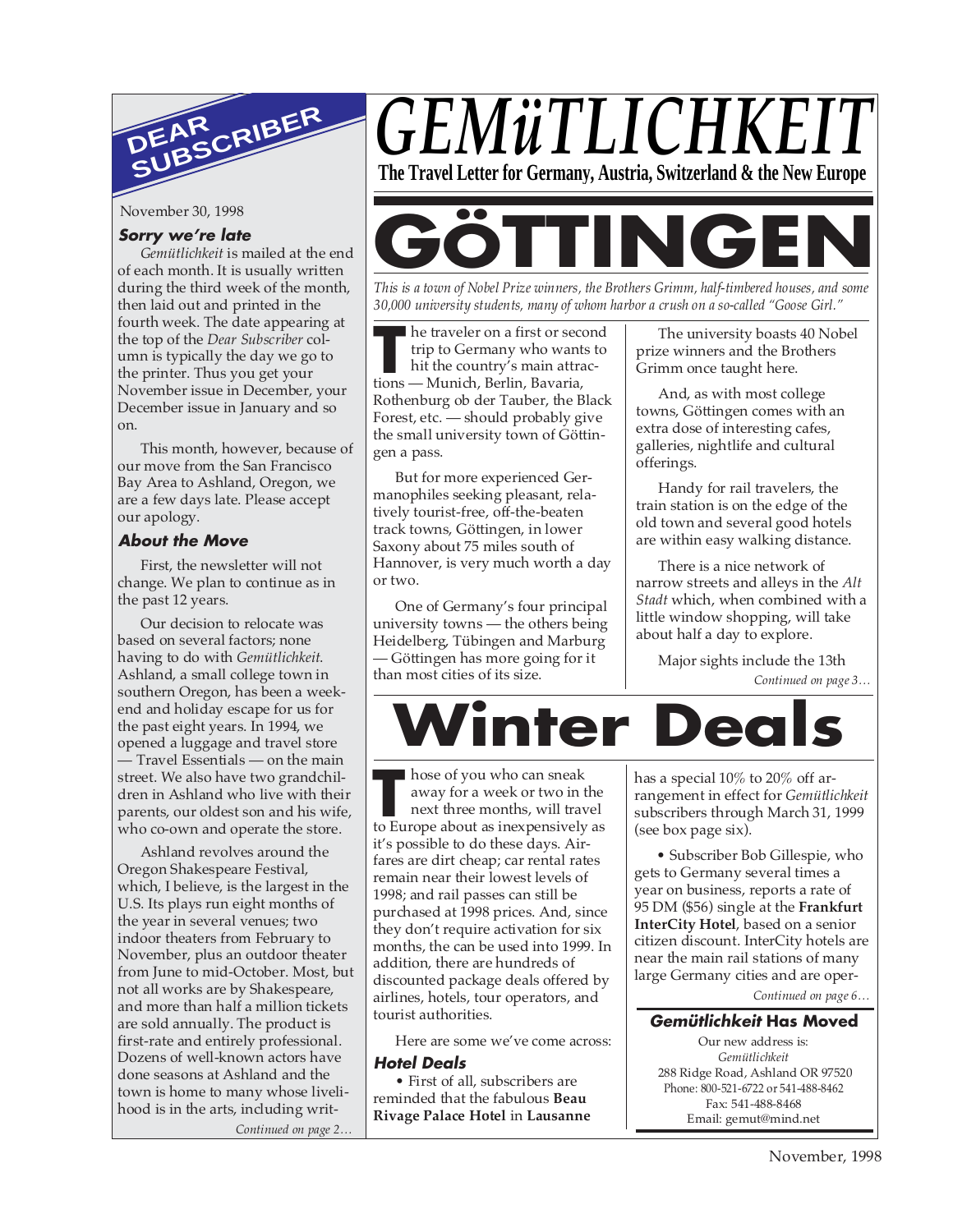#### *DEAR SUBSCRIBER Continued from page 1*

ers, actors, directors, artists, sculptors, etc.

The festival, Southern Oregon University, and the tastes of theater goers have created a cultural richness that is extraordinary for a town of this size — about 20,000. There are galleries, interesting shops, good restaurants, concerts, and a very lively downtown. In addition, Ashland has a small-town atmosphere that is a throwback to another time. Fourth of July here — a day of parades, concerts in the park, picnicking, a craft fair, dozens of food stalls and fireworks — is not to be missed.

Ashland is also appealing to us for things it doesn't have such as traffic jams, drive-by shootings, smog and not nearly as much time spent listening to messages like "press seven to hear more options."

While waiting for our house to be ready, we are in temporary quarters and have more than a month of daily restaurant fare under our belts. Since some readers I've spoken with are regular visitors, here are our top five Ashland restaurants: 1. New Sammy's Cowboy Bistro; 2. Kat Wok; 3. Cucina Biazzi; 4. Alex's; 5. Quinz. The only consistent one, however, is New Sammy's. The rest can, now and then, have an off day.

#### **Croatia?**

Seeing as how it's still recovering from a war and all, Croatia is probably not on anyone's list of red-hot

European destinations. Yet earlier this month our son Bob, his wife Nancy, and their daughters, Emily (4) and Sarah (2), spent two weeks there.

Afterward, they flew to Italy and explored Florence and Siena from a rented house. But it's the Croatia part that's most interesting.

It is the country of Nancy's roots and she, Bob and our grandchildren went to visit various aunts, uncles, cousins, and a homestead that has been in her family for some 300 years. She had been there before as a small child, but not since.

Because a band of Serbian paramilitary destroyed the family home during the war, they were guests of an aunt and a cousin in their tiny (600 square feet) apartment in the village of Mokosica, about 20 minutes from Dubrovnik. There, as you can imagine, the American visitors were treated royally. Each morning there was a big breakfast of sliced prosciutto, salami, ham, fresh bread, cheese, and usually a bowl of homegrown tangerines. Lunches and dinners consisted mostly of meat but always there was a big platter of roast potatoes. Stuffed veal was a delicacy and once an entire octopus was stuffed and cooked. The local beer, and a rugged, homemade red wine, flowed freely.

They explored the stone city of Dubrovnik on the Adriatic and were dazzled by its beauty. (Among the things I learned from the kids' debriefing; nearly every structure in

Croatia is built of stone — obviously it's a plentiful material — and Croatia, when one considers its many islands, has a substantial coastline, one of the longest in Europe.)

Nancy had a contact lens repaired by the one man in Dubrovnik qualified to do so: a Serb, oddly enough, who works out of his home.

Nancy's relatives got through the war *relatively* unscathed. As the Serbs neared her town, Nancy's aunt locked her apartment and, along other family members, moved with thousands of others into whatever quarters they could find in Dubrovnik. Tragically, Nancy's grandparents did not survive this displacement.

After the war her aunt returned to the village. Though there were bullet holes in the exterior of the building, inside her key still worked and, amazingly, everything in the apartment was just as she had left it. (Apparently the regular Serbian army which occupied Mokosica was more respectful of property than the renegade paramilitary bands.)

In another village, about 20 minutes away via a one-lane road, the family homestead, a series of buildings, actually, did not fare so well. Only its stone walls were left standing at the war's end. This, too, was on the kids' sight-seeing itinerary.

*Continued on page 8…* Nancy's aunt pays \$19 each month for her apartment and, in time, will own it. A good thing, since her pension is only \$100 per month. Another relative is a policeman and

| Vol. 12, No. 11 $\overline{GEMWTLICHKEIT}$                                                                                                                                                                                                                                                                                                                                                                                             |                                                                                                                                                       | <b>HOTEL RESTAURANT RATING KEY</b>                                                                                                                                                                                                            |                                                                                 |                                                                                                            |                                                                  |
|----------------------------------------------------------------------------------------------------------------------------------------------------------------------------------------------------------------------------------------------------------------------------------------------------------------------------------------------------------------------------------------------------------------------------------------|-------------------------------------------------------------------------------------------------------------------------------------------------------|-----------------------------------------------------------------------------------------------------------------------------------------------------------------------------------------------------------------------------------------------|---------------------------------------------------------------------------------|------------------------------------------------------------------------------------------------------------|------------------------------------------------------------------|
| November, 1998                                                                                                                                                                                                                                                                                                                                                                                                                         | The Travel Letter for Germany, Austria, Switzerland & the New Europe                                                                                  | <b>Rating Scale</b><br>Excellent                                                                                                                                                                                                              | <b>Scale</b><br>$16 - 20$                                                       | <b>Restaurant Criteria</b><br>Food                                                                         | 65%                                                              |
| <b>Editor &amp; Publisher:</b><br><b>Associate Editors:</b><br><b>Contributing Editors:</b>                                                                                                                                                                                                                                                                                                                                            | Robert H. Bestor, Jr.<br>Elizabeth Schiller<br>C. Fischer, R. Holliday,<br>Nikki Goth Itoi                                                            | Above Average<br>Average<br>Adequate<br>Unacceptable                                                                                                                                                                                          | 12<br>$-15$<br>8<br>$-11$<br>4<br>$\sim$<br>-3<br>0<br>$\overline{\phantom{a}}$ | Service<br>Atmosphere                                                                                      | 20%<br>15%                                                       |
| <b>Design &amp; Composition:</b><br><b>Consulting Editor:</b><br><b>Subscription Dept:</b>                                                                                                                                                                                                                                                                                                                                             | Paul T. Merschdorf<br>Thomas P. Bestor<br>Andy Bestor, K. Steffans<br><b>Gemütlichkeit</b> (ISSN 10431756) is published monthly by UpCountry Publish- | <b>Hotel Rating Criteria</b><br>People/Service<br>Location/Setting<br>Guestrooms<br>Public rooms                                                                                                                                              | 30%<br>15%<br>30%<br>5%                                                         | <b>Value Rating</b><br>Outstanding Value<br>Very Good Value<br>Average Value<br><b>Below Average Value</b> | <b>Scale</b><br>17 - 20<br>12<br>$-16$<br>$-11$<br>9<br>5<br>- 8 |
| ing, 288 Ridge Road, Ashland OR 97520. TOLL FREE: 1-800/521-6722 or 541/<br>488-8462, fax: 541/488-8468, e-mail rbestor@yahoo.com. Subscriptions are<br>\$67 per year for 12 issues. While every effort is made to provide correct<br>information in this publication, the publishers can make no guarantees<br>regarding accuracy.<br><b>POSTMASTER: SEND ADDRESS CHANGES TO:</b><br>Gemütlichkeit, 288 Ridge Road., Ashland OR 97520 |                                                                                                                                                       | Facilities/Restaurant<br>20%<br>A Rip-Off<br>n<br>4<br>$\overline{\phantom{a}}$<br><b>Special @Designation</b><br>By virtue of location, decor, charm, warmth of management, or<br>combination thereof, an especially pleasant establishment. |                                                                                 |                                                                                                            |                                                                  |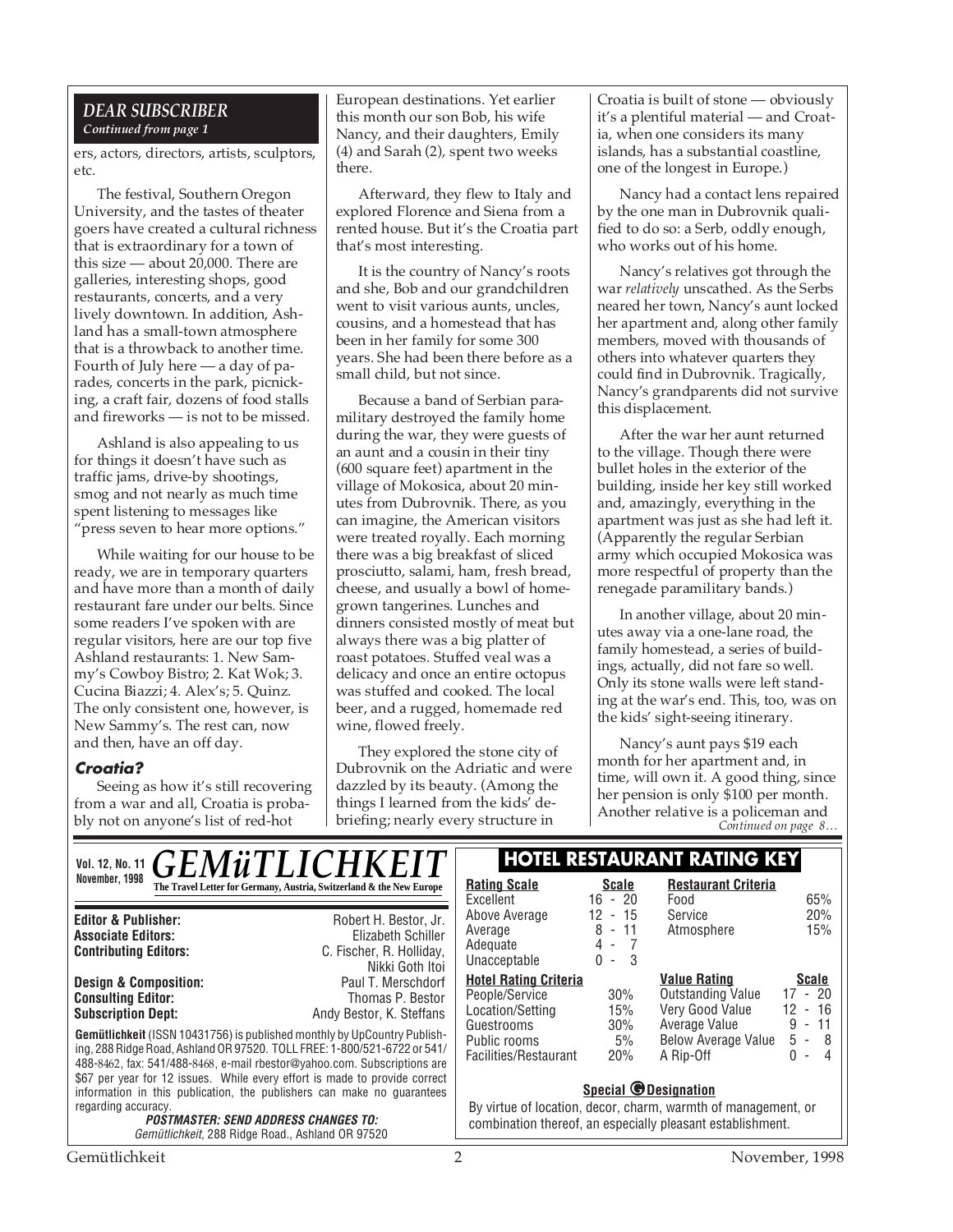#### *GÖTTINGEN Continued from page 1*

century **Altes Rathaus** (which also houses the town's first-rate tourist office); **Gänseliesel**, a bronze statue of a girl with a goose which, tradition requires, must be kissed by university students when they pass their exams; the Gothic **Johanniskirche**; and the **Städtisches Museum**, which offers a collection of religious art and locally produced glass and porcelain.

Though Göttingen is small, it doesn't shut down after dark; the 30,000 students are no doubt responsible for the lively night life. Jazz and blues clubs, such as **Blue Note** at Wilhelmsplatz 3, provide a variety of live music; a handful of student taverns, including **Zum Altdeutschen** (Prinzenstr. 16) and **Zum Szültenbürger** (Prinzenstr. 7), serve inexpensive food and, of course, plenty of beer; and cultural venues such as the **Deutsches Theater** and **Stadthalle** offer top-flight theater, symphony, opera, and concerts almost daily.

On a chilly November night in Göttingen, we obtained tickets at the tourist office for a performance of the Don Cosack singers, a small a cappella Russian choir. The tickets cost only 25 DM (\$15) and the group's mesmerizing concert took place in one of the town's secondary music venues, **St. Albani Church**.

The accessibility of Göttingen's rail station makes excursions to nearby towns a simple matter. Kassel, with its **Brothers Grimm Museum** and the **Wilhelmshöhe Castle** with its great **Old Master's Gallery**, is just 30 miles distant; Hannover, site of **Expo 2000** and the glorious **Herrenhausen Gardens**, is about an hour by train; and such villages as **Duderstadt**, with more than 500 halftimbered house and once known as the "Nürnberg of the Eichsfeld," are just minutes away.

## **Hotels**

Stadt Hannover The Stadt Hannover's undis-<br>guished exterior gives<br>the hint that incident with the state of the state of the state of the state of the state of the state of the state of the state of the state of the state of the state of tinguished exterior gives little hint that inside is a well-run small hotel of better

### **Göttingen Info**

**Tourist Information:** Altes Rathaus, Markt 9, D-37073 Göttingen, tel. +49/0551/540 00, fax 400 2998, email

**Population:** 130,000

**Altitude:** 159 meters/522 feet

#### **Distances from:**

| Berlin    | $340 \mathrm{km}/213 \mathrm{miles}$ |
|-----------|--------------------------------------|
| Frankfurt | $230/144$ miles                      |
| Hannover  | 122 km/76 miles                      |
| Kassel    | $47 \text{ km} / 29 \text{ miles}$   |

**Rail Connections:** Trains run almost hourly to Berlin and the trip can take as little as 2 hours, 13 minutes. They run even more frequently to Hannover, a journey that can take as little as 30 minutes; and there are about two trains per hour during the day to Frankfurt, a trip of about an hour and 45 minutes.

**Brothers Grimm Museum In Kassel:** Bellevue Palace, Schöne Aussicht 2, D-34117 Kassel, tel. +49/0561/787 2033, open daily 10am-5pm.

than average warmth and comfort.

Since it is only a three-block walk to the station, the Stadt Hannover is an especially good choice for rail travelers

Our room, Number 32, was perhaps a bit small but well laid out with a large window, a comfortable bed, good reading lights, a couch and an overstuffed chair.

A staff that seemed to go out of its way to be pleasant and helpful prompt us to give the Stadt Hannover our "G" rating.

**Daily Rates:** Singles 98 to 128 DM (\$58-\$75), doubles 145 to 185 DM (\$85-\$109).

**Contact:** Goethe-Allee 21, D-37073 Göttingen, tel +49/0551/45957, fax 45470.

**Rating:** QUALITY 14/20, VALUE 15/20 **G**

#### Eden Hotel

The Eden is another hotel not to be judged by its simple street-front **FIGHTS** facade. This modest little building<br> **EDITOR'S** connects to a series of larger ones<br>
have ever encountered. connects to a series of larger ones which contain spacious, elegant have ever encountered.

public rooms, two restaurants, an Italian delicatessen, and 100 guest rooms with all the big-city amenities.

Our one quibble is that rooms are a bit staid. Much needed is the public rooms' lighter touch.

Nonetheless, this is a well-run hotel; book it without qualm.

**Daily Rates:** Singles 125 to 170 DM (\$74-\$100), doubles 190 to 280 DM (\$112-\$165).

**Contact:** Eden Hotel, Reinhäuser Landstrasse 22a, D-37083 Göttingen, tel +49/0551/76007, fax 76761

**Rating:** QUALITY 14/20, VALUE 11/20

#### Hotel Central

The Hotel Central, in the heart of the old town, uses brick and leather furniture in its lobby/public areas to create a slick, modern atmosphere. The few recently refurbished guest rooms reflect that same style but the older rooms are not as desirable.

**Daily Rates:** Singles 90 to 180 DM (\$53-\$106), doubles 120 to 170 DM (\$71-\$100), junior suite 250 DM (\$147) **Contact:** Hotel Central, Judenstrasse

12, D-37073 Göttingen, tel. +49/0551/ 57157, fax 57105

**Rating:** QUALITY 11/20, VALUE 11/20

#### Hotel Kasseler Hof

Travelers seeking good accommodations at inexpensive to moderate prices will find them at this sedate, family-run hotel in a residential part of the city just outside the ring.

The best rooms are in a separate guest house. Each is a bit different and all have the feel of a private home. Ask for Number 31, a large double with herringbone wood floors and a spacious bathroom.

**Daily Rates:** Singles 68 to 120 DM (\$40-\$71), doubles 115 to 185 DM (\$68-\$109)

**Contact:** Hotel Kasseler Hof, Rosdorger Weg 26, D-37073 Göttingen, tel +49/0551/72081 **Rating:** QUALITY 12/20, VALUE 14/20

**Editor's Note:** *A place to avoid is the hotel Michelin places first in Göttingen, the Gebhards, whose owner ranks as*

*Continued on page 4…*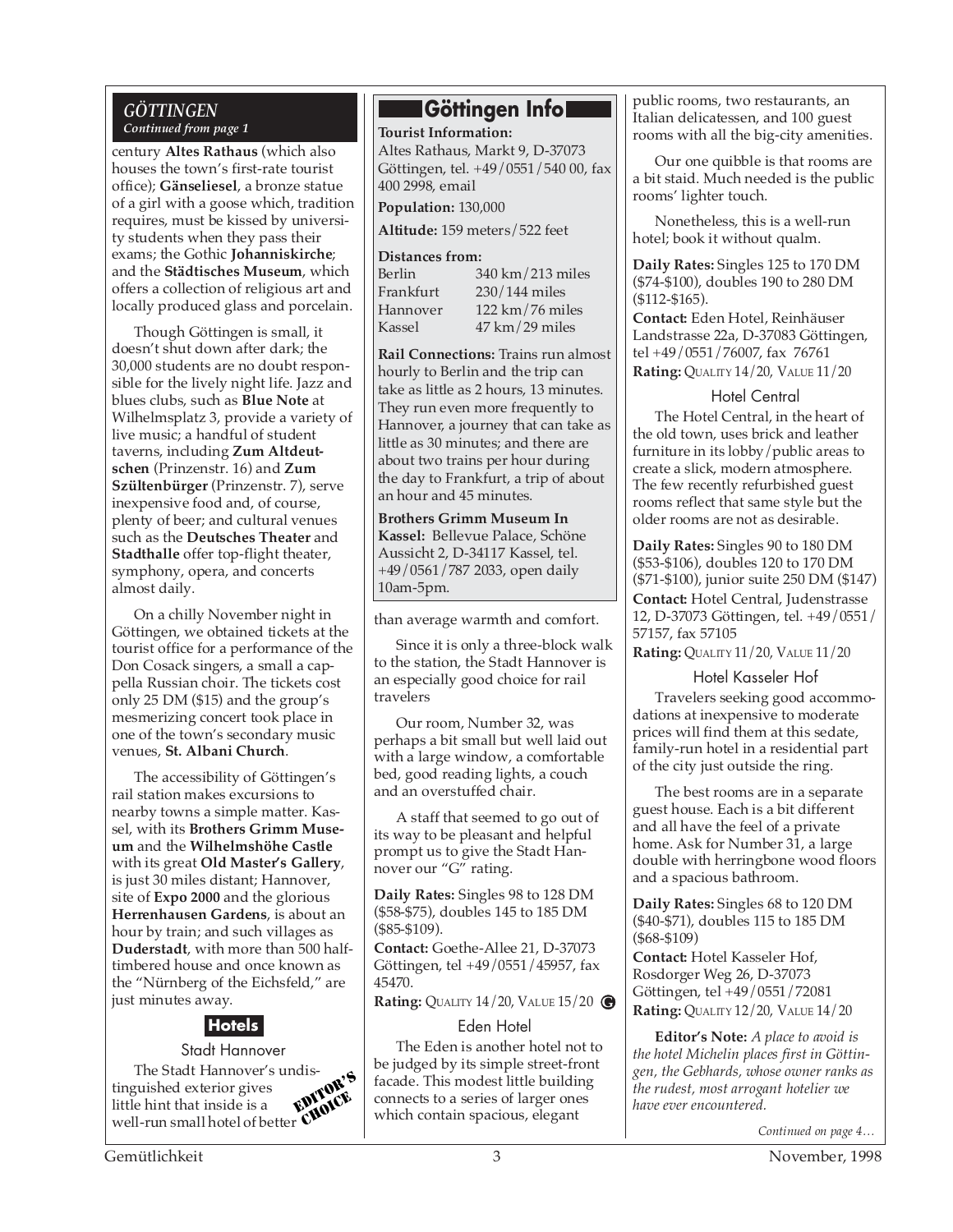#### *GÖTTINGEN Continued from page 3*

#### **Restaurants**

#### Ratskeller

It looked promising: massive pillars supporting vaulted ceilings; historic murals; granite floors; lamps with fringed shades; and large, comfortable banquettes set against pillars and walls. The table coverings were white linen but the flowers were artificial and the napkins a heavy ersatz cloth/paper. Nonetheless, it was a medieval atmosphere with pleasant, friendly service.

The food, however, was a disappointment.

*Wildschweinkeulenbraten mit Pilzsosse, Preisselbeeren, Apfelrotkohl and Knödel* (roast wild boar with mushroom sauce, cranberries, red cabbage with apples, and dumpling ) for 29 DM (\$17) was awful; dry and off-tasting. Nothing helped it, not the sauce, the *Apfelrotkohl* or the *Preisselbeeren.* The *Knödel,* which had been sliced and then toasted, was barely edible.

Slightly better was a roast leg of venison served with a blackberry mousse, a few tiny vegetables sprinkled with bacon, and small rounds of roast potato, 30 DM (\$18).

The mixed salads (6.50 DM/\$4) which preceded the main dishes were of fresh ingredients but in a bland dressing.

The restaurant had just brought in a few cases of the first wine of the year from France's Beaujolais region and a half liter (20 DM/\$12) of that, at least, was some solace.

For some reason, one of the canned background music selections that evening was that popular dinner time favorite, "Taps."

Our dinner for two, without beverages, was 72 DM (\$43). Nice people, but bad food.

Rathskeller, Markt 9, D-37073, tel. +49/0551/56433, fax 45733. **Rating: QUALITY 4/20, VALUE 4/20** 

#### Diwan

The Turkish restaurant Diwan, recommended by Göttingen's welcoming and responsive tourist office, was a far better choice.

Though more Germanic than Turkish in decor, with Gothic arches and wood paneled wainscotting, Diwan's fare was unquestionably Middle-Eastern.

 The Diwan *Teller* for two persons began with a refreshing, minty Greek-style salad with feta cheese, cucumber, and tomatoes accompanied by flatbread.

The main dish came on a sizzling platter and included spicy pork, beef, chicken, lamb chops, lamb kebob, eggplant, and several vegetables; enough for three regular eaters or four with smaller appetites.

The meal was a welcome change of pace and cost 70.40 (\$42), includ-

# Focus on.. **Dresden**

o city in Europe paid a<br>higher price for World W.<br>II than did Dresden. Know<br>in prewar days as the "Florence of o city in Europe paid a higher price for World War II than did Dresden. Known Germany," the downtown was about 85% destroyed on the night of February 13, 1945, just at the end of the war. The huge Allied bombing raid triggered a firestorm that killed 35,000 people.

The city's greatest buildings the Semper Opera, the Zwinger Art Museum, the Royal Palace, the Frauenkirche and the Cathedral were burnt-out shells.

During communist times, Dresden was virtually inaccessible to the West. Since the city lies in a valley and couldn't even receive Western television, its residents had little notion of life elsewhere.

Except for the Semper Opera, little was done until reunification to repair the war damage.

Now, however, the pace of reconstruction is feverish. The great old buildings are being restored on a schedule that will have them ready by the year 2006 when Dresden celebrates its 1,000th anniversary.

Though relatively small at only

ing three beers. No credit cards.

Restaurant Diwan, Rote Str. 11, D-37073 Göttingen, tel. +49/0551/ 56085

**Rating:** QUALITY 12/20, VALUE 14/20

#### Nudelhaus

For lunch, an odd-time snack, a midday or late-night beverage, or a very informal and simple dinner, you can't go wrong at the centrallylocated Nudelhaus. A light meal of soup and a beer will run about 10 DM (\$6). Main courses, including the restaurant's numerous house-made pasta dishes, range from about 15 DM (\$9). In good weather, there is an inviting beer garden.

Nudelhaus, Rote Str. 13, D-37073, tel. +49/0551/44263.

**Rating: QUALITY 11/20, VALUE 13/20** 

1,300 seats, the Semper is nonetheless one of world's finest opera venues. It hosted the world premieres of the *Flying Dutchman* and *Der Rosenkavalier* and has been restored to its original gold and red plush decor.

The Zwinger, too, is back in the "zwing." It is one of Dresden's 40 museums and home to a marvelous collection of paintings including Raphael's Sistine Madonna.

But Dresden's biggest rebuilding challenge has been the Frauenkirche which is being pieced together like a mammoth jigsaw puzzle. The construction, amazingly enough, may be as much as two years ahead of schedule and is financed in part by a lottery.

One of the first steps in the process was to raise, from 10 to 33 meters (108 feet), the nearly 10,000 square-foot roof which covers the inner construction site. Exterior walls are now over 50 feet high. The site is one of Dresden's top tourist attractions, attracting over 10,000 visitors a month.

If you're Dresden bound:

• A new city tour offers visitors the opportunity to interrupt their sight-seeing at any of 12 stops along the way and then continue the tour 30 minutes later. Break for a beer at the **Waldschlosschen Brewery**; checkout the **Fahrgarten**, the "most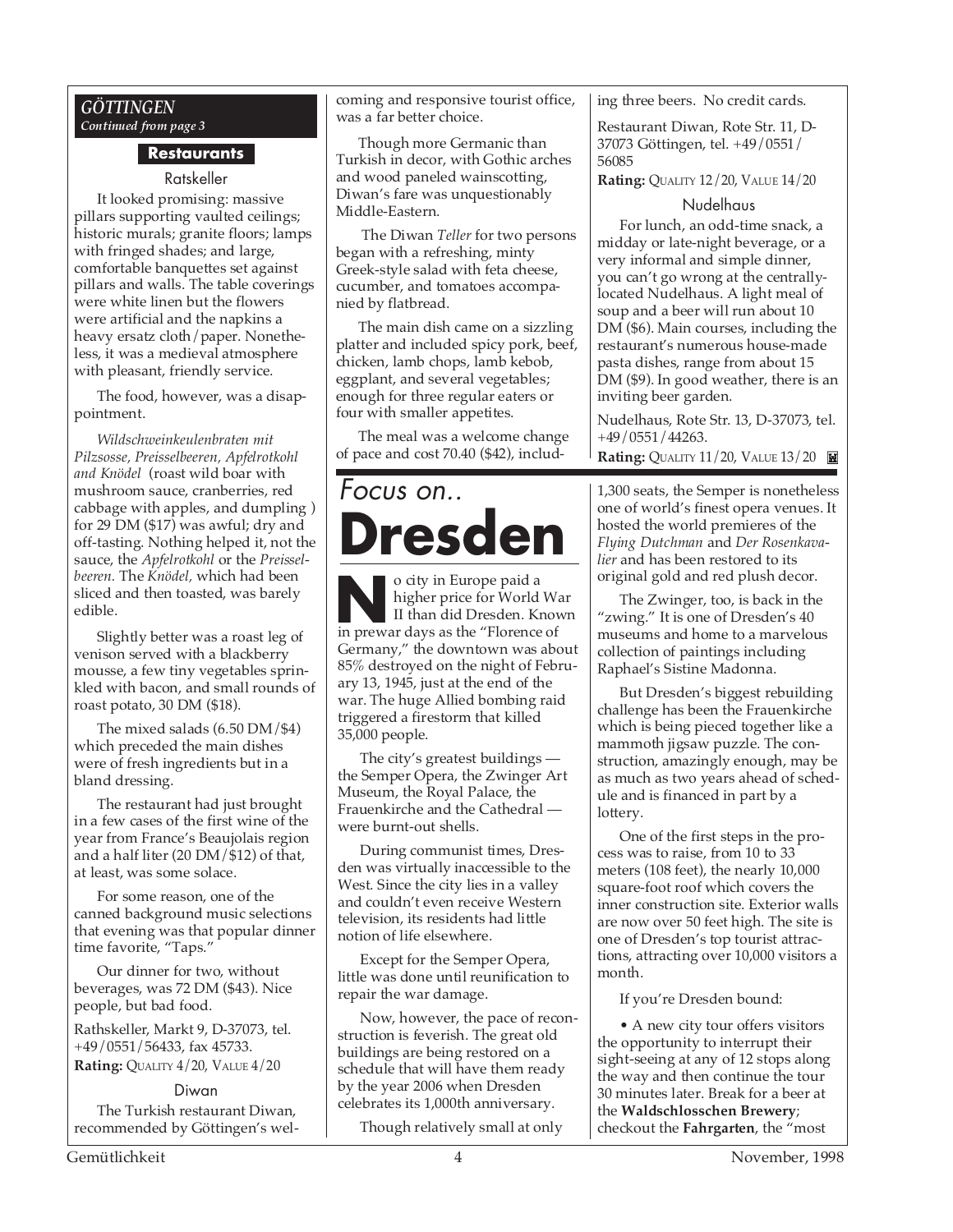beautiful dairy store in the world;" or shop the **Konigstrasse** with its many boutiques and more than 20 pubs and restaurants. One don'tmiss stop would have to be the "**Green Vault**," considered Europe's finest collection of priceless jewels, exquisite glassware, gem-encrusted clocks, gold tea services, etc.

• The **Palace of Weesenstein**, 20 km from Dresden, has grown from an insider's tip to one of Saxony's major attractions. Built in the 13th century, the castle is one of the most unusual in Germany, constructed from uphill to downhill, which puts the stables on the 5th floor. Set on a jutting cliff in the narrow Muglitz Valley, the complex consists of an upper fort, lower palace and park.

There is an impressive banquet room, a palace chapel, a leather tapestry room, and the bird tapestry room. Valuable treasures such as the battling amazons of sterling silver by August Kiss, five haunting frescos on the monk's floor, and an organ, built in 1741, the sound of which was said to heal the sick, are among a number of interesting items.

The palace can be seen daily and is reached via B-172 from Dresden to Pirna (at Heidenau junction in the direction of Altenberg) or by S-Bahn, Dresden-Schöna — change in Heidenau to the train to Altenberg.

• Fans of the Austrian artistarchitect Friedensreich Hundertwasser, will be interested to learn that he is building a new Dresden landmark. The project will house apartments and a hotel and cost \$35 million.

Replete with bay-windows, balconies, gables and onion towers, the building will climax in a 100-foot corner tower suggesting a combination ship's bow and the hanging gardens of Babylon.

The 1:50 scale site model is already a tourist attraction and a souvenir shop peddling Hundertwasser articles is already up and running.

*Continued on page 6…* The ever modest Hundertwasser says his project will "realize and

# **Stopover Cochem**

*N*ext time you explore Germany's popular Mosel River Valley, plan to make an overnight stop in Cochem to stay at the historic **Alte Thorschenke** hotel and wine tavern.

It's hard to imagine a more authentic old inn than this one. Built in 1332, the Alte Thorschenke stands adjacent to the remains of the old town wall, and it is now designated a *Gast im Schloss*, meaning it belongs to a distinguished class of castle-like hotels in Germany. By Nikki Goth Itoi

The narrow spiral staircase leading to rooms in the original part of the inn is made of wood and creak loudly at every step. Some rooms feature romantic four-poster beds with canopies; others offer picturesque views of the river. Exposed beams, antique furnishings, and ornate drapery and bedspreads add to the atmosphere. Though the Thorschenke has 75 beds in total (all rooms have modern, clean bath or shower and WC), the majority are located in a more modern annex to the original building. Request one of the more historic bed chambers in the *Alte Teil* for the full effect.

The common areas of the hotel are equally attractive. The dining room is modeled after a traditional hunting lodge, complete with old portraits, hunting trophies, and oriental carpets covering the hardwood floors. Guests take their buffet breakfast here, and in the evening, the *Weinstube* is open to the public. (The Alte Thorschenke has a 500 year-old winery on the premises.) Other amenities include an elevator, outdoor patio, and free parking garage.

The inn is centrally located along the main pedestrian way in Cochem, a scenic town that lies 51 kilometers southwest of Koblenz and exemplifies the idyllic character of the Mosel Valley. From the Alte Thorschenke, guests can stroll through the shops in town, rent bikes to ride along the river, hike up to the *Reichsburg* (Imperial Fortress) — a 900-year old castle that overlooks the town, or climb aboard one of the many boats that cruise the river offering fantastic views of the Mosel's many terraced vineyards. (A pleasant, but relatively short — two hour minimum — tour on the *Stadt Bonn Schiff* departs Cochem at 10am en route to Beilstein, a town just five miles to the south. Passengers can wander around Beilstein's shops and restaurants and then return at their leisure.)

The only real drawback to these accommodations is that you won't escape the company of other American tourists. Many Americans have found the inn, thanks to mentions in mainstream travel publications like *Fodor's*. Still, in a town like Cochem, we think travelers will be hard-pressed to find a place that compares to the Alte Thorschenke in its historical character.

**Daily Rates:** Doubles 125-225 DM (\$73-\$132). Closed Jan 5 to mid-March. **Contact:** Alte Thorschenke, Brückenstrasse 3, D-56812 Cochem an der Schönen Mosel, Tel +49-2671-7059, Fax +49-2671-4202 **Rating:** QUALITY 17/20, VALUE 14/20  $\blacksquare$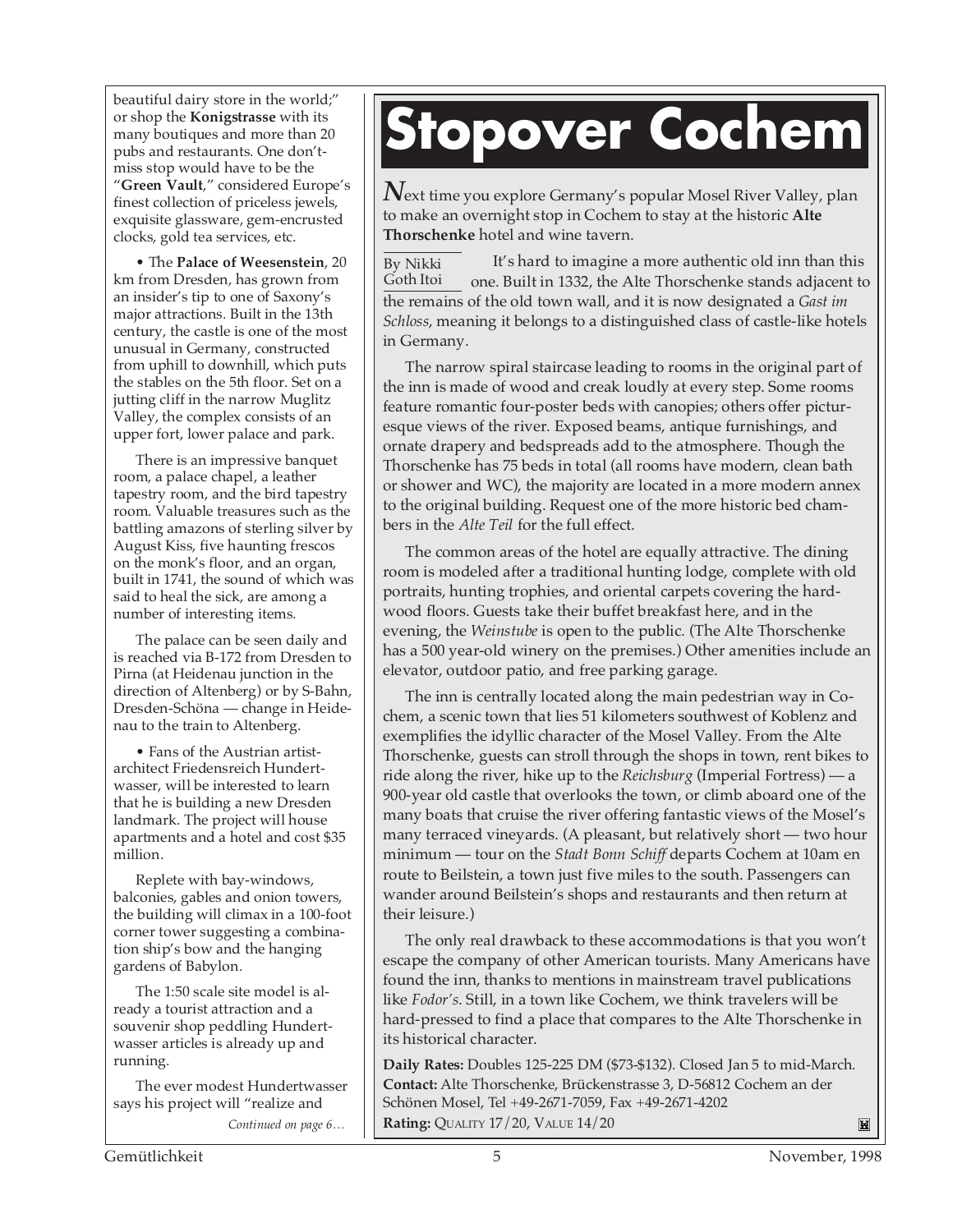expand the dreams and the longings of mankind. Something everyone has long hoped for."

• Three Romantik Hotels of Saxony — the **Pattis** in Dresden, the **Waldidyll** in Hartenstein in the Erzgebirge Mountains, and the **Deutsches Haus** in Pirna — are overnight stops on a tour through some of the most attractive sights of Saxony. Starting point is the Pattis (three red roof-peaks in the *Michelin Red Guide for Germany*) in Dresden's nature preserve area of Zschornergrund. Highlight of the trip is a twoday stagecoach tour *In The Tracks of Johann Wolfgang von Goethe* from Hartenstein to the Bohemian spa of Carlsbad. Contact Romantikhotel Pattis, Merbitzer Str. 53, D-01157 Dresden, tel. +49/351/425 50, fax 425 5255.

• Ground was broken this month for a new Dresden synagogue next to the Brühl Garden in the old historical city center.

In May of 1840, a synagogue designed by Gottfried Semper, the architect for Dresden's great opera house, was opened on this spot. But, during the "pogrom night" of May 9, 1938, it was destroyed by fire. Dresden firemen were forbidden to extinguish the flames and members of the Jewish community had to pay to have the ruins torn down. The stones were then used to build streets. Only the Star of David was rescued by one of the firemen; it will now be placed on the new synagogue. M

#### *WINTER DEALS Continued from page 2*

ated by the Steigenberger chain. Mr. Gillespie says the accommodations are "first rate" and, in his opinion, represent the top value currently available among Germany's upmarket business hotels.

In some rate categories, InterCity hotels also provide guests with a pass good for local public transportation such as buses, trams and subways. With this pass, Mr. Gillespie uses the Frankfurt InterCity as a "last night" hotel before flying out of Frankfurt. He first drops his car at the airport the night before his flight, and then, using the transport pass provided by the hotel, takes the 10-minute train ride back to the hotel. Next morning, unencumbered by the car, he takes the train back to the airport.

Currently, InterCity is offering **"Dollars and Sense, Europe"** rates via their U.S. toll-free number (800- 223-5652). Singles are \$109 per night, doubles \$119, and include buffet breakfast, service and taxes. The hotel's rack rate is 330 DM (\$194) double. At press time, the toll-free reservation service could not quote senior citizen rates for 1999.

• InterCity Hotels have deals for longer stays as well. For example, the

**Freiburg Inter-City Hotel** (Freiburg im Breisgau), has a two-night "surprise cultural offering" for 287 DM (\$169) single and 448 (\$263) double. The deal includes two nights lodging with breakfast, a bottle of wine, a guided city tour, and en-

trance to a "surprise" cultural event.

The **Weimar InterCity Hotel** has a three-night arrangement that includes lodging, breakfast, threecourse dinners, tickets to a theater, concert or cabaret, plus other extras for \$249 single and \$392 double.

• Steigenberger can boast some of Europe's best hotels among its affiliates. It, too, offers a myriad of discount promotions at its various properties. For example, currently available under the "Dollars and Sense, Europe" program at the **Atrium Hotel Nürnberg**, Münchener Str. 25, **Nürnberg**, D-90478, are singles at \$99 and doubles at \$139.

Under the same program, the posh **Steigenberger Badischer Hof**, Lange Strasse 47, **Baden-Baden**, D-76530, offers singles at \$99 and doubles at \$159. These are far below the hotel's high season rack rates.

In **Vienna**, the **Hotel City-Central**, Taborstr. 8, A-1020, offers singles for \$109 and doubles for \$149.

• Like its InterCity cousins, Steigenberger hotels also have an extensive list of package offerings.

The beautiful **Steigenberger Gstaad-Saanen**, Auf der Halten, CH-3792, **Saanen-Gstaad**, has a twonight deal that includes lodging, breakfast, dinners, and participation in the hotel's wellness programs, including free use of steam bath, sauna, fitness room, etc. Price for one person is 418 Sfr. (\$299) and 716 Sfr. (\$511) for two.

In Austria, the elegant **Steigenberger Avance Hotel**, Schlossstr. 751,

#### **Beau Rivage Palace Discount**

*T*he **Beau Rivage Palace** is currently offering *Gemütlichkeit* readers a 20% discount on regular rooms and a 10% discount for lake-view rooms. Reservations must be made through the hotel directly (not their toll-free U.S. 800 number and not through a travel agent). Please state that you are a *Gemütlichkeit* subscriber. This program is on a request basis (meaning if the hotel is at or near capacity the discount may not be available) and valid through March, 1999, excluding Christmas/New Years.

A-5710, **Kaprun**, has a sevennight package that includes breakfasts, dinners and a six-day regional ski pass for from 9740 AS (\$812) single and 16680 AS (\$1390) double.

It should be noted that it is necessary to pay in US dollars or US dollar travel-

er checks in order to qualify for the guaranteed dollar rates. Credit card payments may be subject to exchange fluctuations.

#### **A Reliable Tour Operator**

• **DER Tours** markets a wide range of excellent value winter packages through travel agents. In **Kitzbühel**, Austria, for example, seven-night, air-inclusive packages from New York range from \$715 to \$1360, depending on time of travel and hotel selected. (Prices from other U.S. gateways will be higher.)

Choose the **Pension Hörl** and you could pay as low as \$715 for seven nights' hotel, roundtrip airfare, buffet breakfasts, and transfers to and from the Munich Airport. Opt for the "first class" **Schwarzer Adler** in March and pay from \$1121 for the same package, except dinners are included. In early January, the "superior first class" **Goldener Greif**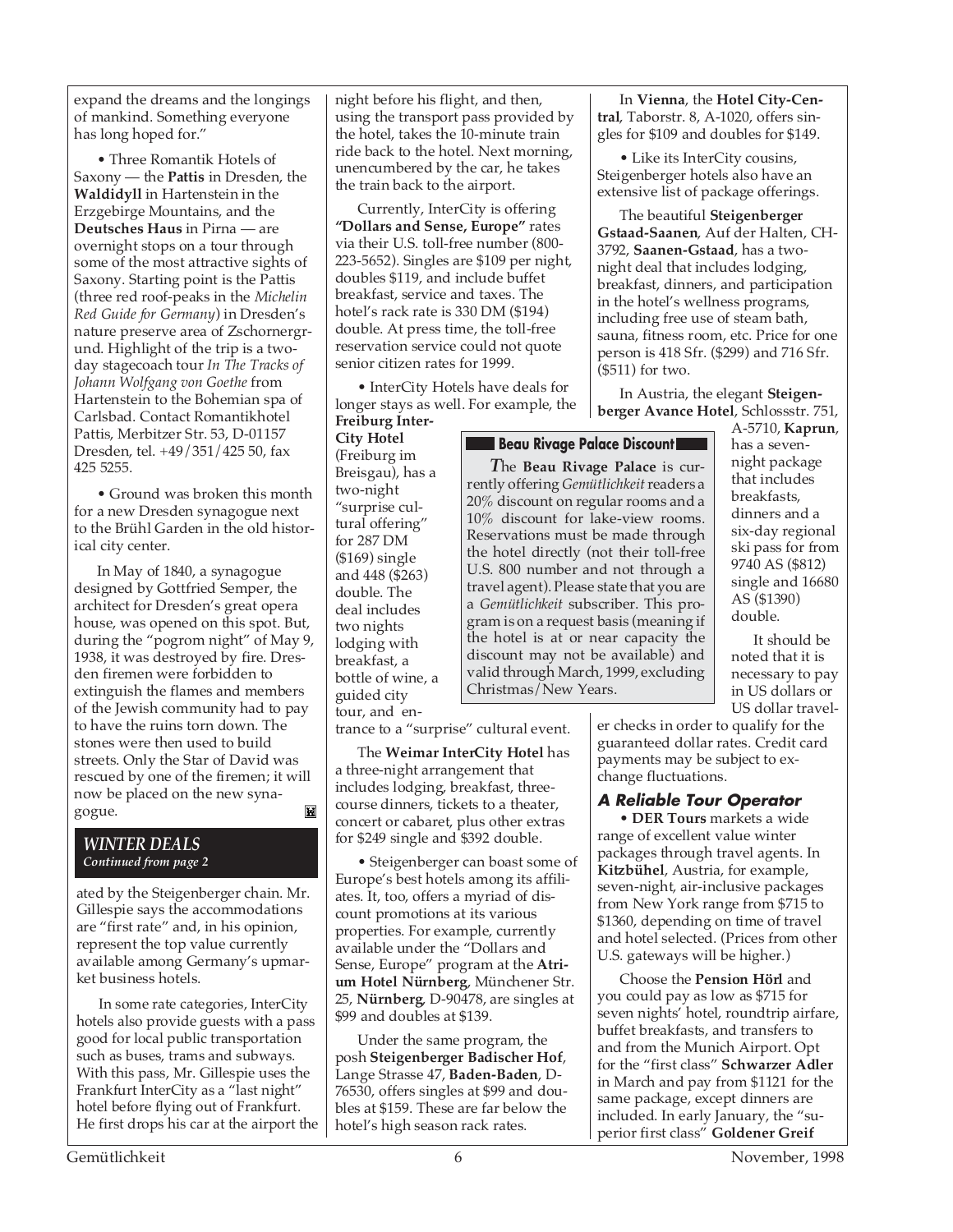will cost \$1227 for roundtrip air, seven days hotel with breakfasts and dinners, plus airport transfers. These packages are available land-only for from \$284 to \$914.

DER offers packages to many resort location in Germany, Austria and Switzerland. The company has spa hotel packages to six German hotels. They will, for example, book you into the **Dorint Hotel** in **Garmisch-Partenkirche**n at \$83 per person per night. Not a bad price, though *Gemütichkeit* always recommends getting a comparative price quote directly from the hotel.

For DER bookings contact a travel agent.

#### **Tourist Offices**

Local tourist authorities are another source for the independent traveler.

• The tourist office of **Neustift** in the **Stubai Valley** just outside Innsbruck offers ski vacations including seven nights' accommodations with breakfast, six-day lift pass for the Stubai Glacier and six days free admission to the Neustift indoor swimming pool. Prices for the week start at 2,660 AS (\$217) depending on the hotel chosen. Contact: Neustift im Stubaital, Tourist board and Travel Agency, Neustift im Stubaital, Dorf 710, A-6167, tel: +43/ 5226/22 28, fax: 25 29, Email: tv.neustift@neustift.netwing.at.

• **Landeck**, in the eastern part of Austria, offers a week's ski package that includes seven nights' lodging with breakfast, and a six-day lift pass for from 2660 AS (\$217). Contact: Tourismusverband Landeck u. Umgebung, A-6500 Landeck, Postfach 58, tel. +43/05442/623 44, fax 678 30, Email: tvblandeck@netway.at

• The village of **Villeneuve**, at the east end of **Lake Geneva**, has a year-round three-night arrangement which it calls "Unforgettable Days Between Lake and Mountain." The deal includes three nights' accommodations, dinners, two lunches, wine tasting and a visit to the **Aigle Wine Museum**, the rack railway trip to **Leysin** in the mountains, a visit to **Chillon Castle**, a boat trip on the lake and a visit to the **Swiss Vapeur Parc** at **Bouveret**. Per person prices

range from 310 to 565 Sfr. (\$221-\$403) double occupancy, depending on the category of hotel chosen, and 325 to 745 Sfr (\$232-\$532) single. Contact: Tourist Office, CH-1844 Villeneuve, tel. +41/021/960 2286, fax 968 1013, email info@villeneuve.ch.

• Four Alpine resorts near Lake Geneva offer packages that include seven nights half-board accommodations, and six-day ski passes, all starting at under \$450.

**Chateau-d'Oex:** \$434 (two-star hotel) and \$508 (three-star) including transfers. Tel. +41/026)/924 25 25, fax 924 30 70; email: chateaudoex@bluewin.ch

 **Villars:** \$509 (3-star hotel) and \$579 (4-star) including a cheese evening. Tel. +41/024/495 32 32; fax 495 27 94; email: villars@pingnet.ch

 **Leysin:** \$470 (3-star hotel) and \$549 (4-star) including one dinner. Tel. +41/024/494 22 44; fax 494 16 16; email: tourism@leysin.ch

 **Les Diablerets:** \$460 (3-star hotel) and \$599 (4-star) including two dinners. Tel. +41/024/492 33 58; fax 492 23 48; email: diablerets@bluewin.ch

#### **Airlines**

Airlines, too, have cobbled up some tempting deals. Using his \$50 subscriber price reduction on **Swissair**, reader Bruce Phillips tells us he paid \$424 roundtrip Chicago to Vienna in March. In addition, **Swissair** was able to book him an amazing \$44 per night per person rate at the **Römischer Kaiser Hotel**, one of **Vienna's** most charming small hotels and a longtime *Gemütlichkeit* recommendation.

• Swissair's *European Escapes* program offers roundtrip economy class travel to 13 European cities plus three nights in a three or four-star hotel with breakfast. Prices from New York start at: **Berlin** \$493, **Budapest** \$583, **Geneva** \$589, **Prague** \$580, **Salzburg** \$589, **Zürich** \$589. Fares from other Swissair gateways are slightly higher. For example, add \$25 to \$90 from Chicago; \$96 to \$235 from Seattle; \$54 to \$145 from Cleveland, Dallas and Houston; and from \$139 to \$214 from Los Angeles and San Francisco. Call Swissair for prices from other gateways. Ľ.



#### **Vienna Hotel, Restaurant**

In planning our September, '98 trip to Vienna, I found your usual hotel recommendations full so decided to try the Best Western affiliate, primarily because of its location. **Hotel Reither**, on Graumanngasse 16- 18, is a family-run (three Reither brothers), modern hotel with enough Austrian flavor to be very comfortable. The U4-U6 underground station at Langenfeld, (two stops east of Schönbrunn Palace) is a short walk and there is easy access to either the A-l Autobahn to Salzburg or A-2 to Graz.

We have been using the Best Western guide for Europe and have been pleasantly surprised at the quality and convenient locations of the hotels. I expected them to be overrun with bus loads of tourists, but have not found that to be so.

While in Vienna we happened onto a wonderful restaurant for dinner, **Zum Kuckuck**, Himmelpfortgasse 15. This small (11 tables) restaurant is about two blocks off Kärntner Strasse near the Stephan's Dom. The duck breast was perfect and the service could not have been better.

> JERROLD ELENZ MICHIGAN CITY, IN

*(One of our favorite Vienna hotels, the Römischer Kaiser, is a Best Western. Zum Kuckuck is another favorite — Ed)*

#### **Wolff's Art Hotel, Weimar**

For a number of years, we have depended on *Gemütlichkeit* for recommendations on places to visit and hotels to stay. Your stories on Weimar last year convinced us to visit there and try Wolff's Art Hotel. It turned out to be a most enjoyable experience! We stayed in room Number 2 which, as you reported, was light and airy and most comfortable. The hotel decorations are charming.

*Continued on page 8…* As reported in your story, Weimar is Europe's Cultural Capital for